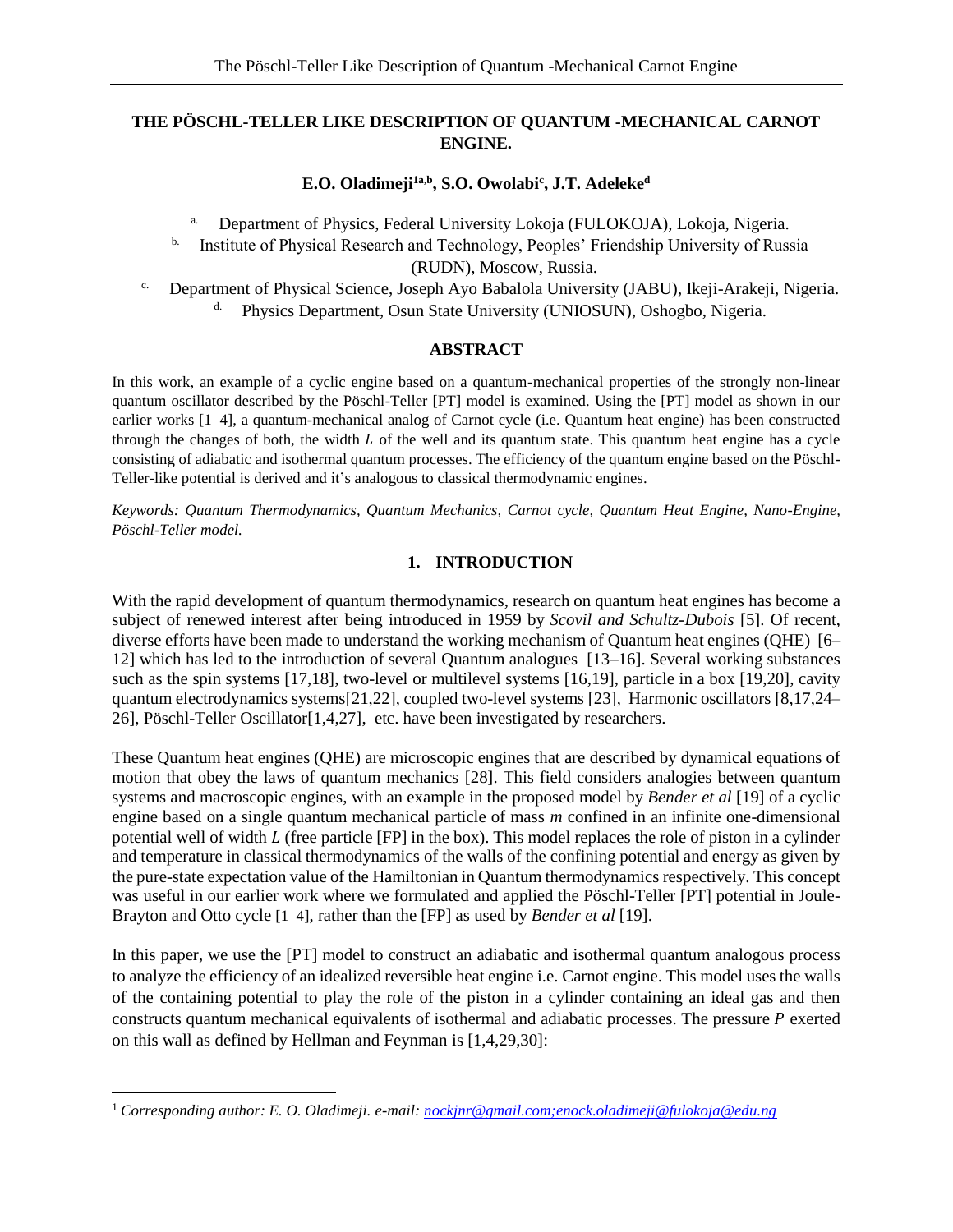$$
\hat{P}_n(L) = -\frac{\partial \hat{E}_n}{\partial L} \tag{1}
$$

where  $E$  is the energy operator such that the formal relation between pressure  $P$  and energy  $E$  operator or Hamiltonian is  $\hat{P}(\hat{x}, \hat{p}, L) = -(\partial/\partial L)H(\hat{x}, \hat{p}, L)$ . The average energy replaces the role of temperature which is derived from the expectation value of the Hamiltonian.

In 1933, *G. Pöschl* and *E. Teller* introduced a family of anharmonic [PT]-potential  $V(x; L) = -V(x; L)$  $V_0 t g^2 [\alpha(L)x]$ ;  $\alpha(L) = \pi/L$  where at  $x = \pm L$  the potential becomes singular, which physically means the presence of a pair of impenetrable walls [31]. This potential allows the exact solution of one-dimensional Schrödinger equation with fully discrete positive energy levels in the coordinate  $E_n(L) > 0$  [27].

$$
E_n^{PT}(L) = W(L)[n^2 + \lambda(L)(2n + 1)]
$$
\n(2)

where;  $W(L) = \pi^2 h^2 / 2mL^2$  and  $\lambda(L) = [(2/(\pi \zeta(L))^2 + 1]^{1/2} - 1$  as defined in [1]. The [PT] potential lies between the infinite-box [FP] and the harmonic oscillator [HO] potentials. The parameter  $\lambda(L)$  thus indicates the position of the [PT] potential between the [FP] and [HO] limits[27,32] while  $\zeta(L)$  is like the particle's momentum  $p$  [1]. In the limit  $\lambda \cong 0$ , the potential becomes the infinite square well [FP] while in the opposite limit,  $\lambda \rightarrow 1$  the harmonic oscillator [HO] potential emerges[32]. Since the pressure operator  $P_n(L) = (s/L)E_n(L)$ , where  $s = 2$  therefore;

$$
P_n^{PT}(L) = \frac{2W(L)}{L} [n^2 + 2\lambda(L)(n + \frac{1}{2})\{1 - \mu(L)\}]
$$
\n(3)

where  $\mu(L) = 1 - [\lambda(L) - 1][2\lambda(L) - 1]^{-1}$ .

### **2. THE CARNOT CYCLE**

The classical Carnot cycle is composed of two isothermal and two adiabatic processes *(see Fig.1)* each of which is reversible.

Carnot cycle is the most efficient heat engine allowed by physical laws. As proposed by Carnot, it is an ideal mathematical model of a heat engine with an efficiency of almost 100%, it is cyclic and reversible although it is practically impossible in real engines.

To achieve a quantum description of the Carnot cycle, *Bender et al.* formulated a two-state model of a single particle confined in a one-dimensional infinite potential well and have devised a reversible cycle by changing the potential width and the quantum state which shows the possibility to construct a quantummechanical analog of the Carnot engine [19]. In this description, the cylinder in classical Carnot cycle is replaced by a potential well in quantum Carnot cycle likewise, the fluid (an ideal gas) and temperature *T* in classical thermodynamics are replaced with a single quantum particle and expectation value of the Hamiltonian *E.*

Classically, the temperature  $T$  and internal energy of the gas in the cylinder remains constant during an isothermal process even as the piston compresses or expands the gas, work is done yet the system remains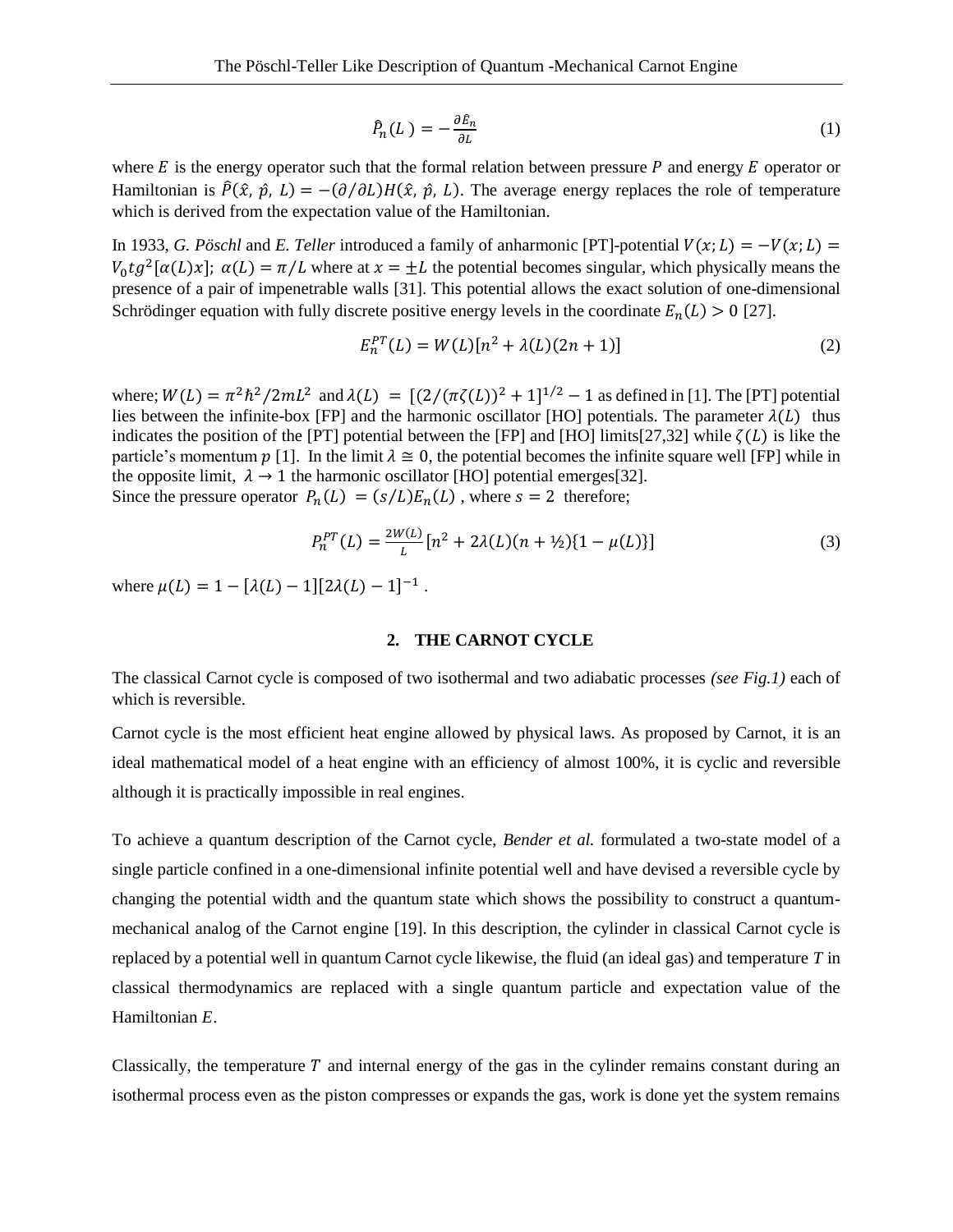equilibrium all through. While Quantumlly, given that the system at the initial state  $\psi(x)$  of volume L is a linear combination of eigenstates  $\phi_n(x)$ , the expectation value of the Hamiltonian remains constant as the walls of the well moves. The expansion coefficient  $a_n$  changes such that  $E(L)$  remain fixed as  $L$  changes:

$$
E(L) = \sum_{n=1}^{\infty} |a_n|^2 E_n \tag{4}
$$

where  $E_n$  is the [PT] energy spectrum (1) and the coefficients  $|a_n|^2$  are constrained by the normalization condition  $\sum_{n=1}^{\infty} |a_n|^2 = 1$ .

### **Process 1: Isothermal Expansion**

Given that the piston expands isothermally such that the system is excited from its initial state  $n = 1$  at point 1 (i.e. from  $L = L_1$  to  $L = L_2$ ) and into the second state  $n = 2$ , keeping the expectation value of the Hamiltonian constant. Thus, the state of the system is a linear combination of its two energy eigenstates:

$$
\Psi_n = a_1(L)\phi_1(x) + a_2(L)\phi_2(x),
$$

where  $\phi_1$  and  $\phi_2$  are the wavefunctions of the first and second states, respectively.

$$
\Psi_n = a_1(L)\sqrt{2/L}\sin(\alpha x) + a_2(L)\sqrt{2/L}\sin(2\alpha x)
$$

$$
E(L) = \sum_{n=1}^{\infty} (|a_1|^2 + |a_2|^2)E_n = |a_1|^2 E_1 + |a_2|^2 E_2
$$

The coefficients satisfy the condition  $|a_1|^2 + |a_2|^2 = 1$ . The expectation value of the Hamiltonian in this state as a function of L is calculated as  $E = \langle \psi | H | \psi \rangle$ :

$$
E(L) = W(L)[4 + 5\lambda(L) - (3 + 2\lambda(L))|a_1|^2],
$$
\n(5)

Setting the expectation value to be equal to  $E_H$  i.e.  $n = 1$ 

$$
\frac{\pi^2 \hbar^2}{2mL_1^2} [1 + 3\lambda(L)] = \frac{\pi^2 \hbar^2}{2mL^2} [4 + 5\lambda(L) - (3 + 2\lambda(L))|a_1|^2]
$$
  

$$
L^2 = \frac{L_1^2}{[1 + 3\lambda(L)]} [4 + 5\lambda(L) - (3 + 2\lambda(L))|a_1|^2]
$$
(6)

The max value of L is when  $L = L_2$  and this is achieved in the isothermal expansion when  $|a_1|^2 = 0$ . Therefore, from equ. (6)

$$
L_2 = L_1[4 + 5\lambda(L)/1 + 3\lambda(L)]^{\frac{1}{2}}
$$
\n(7)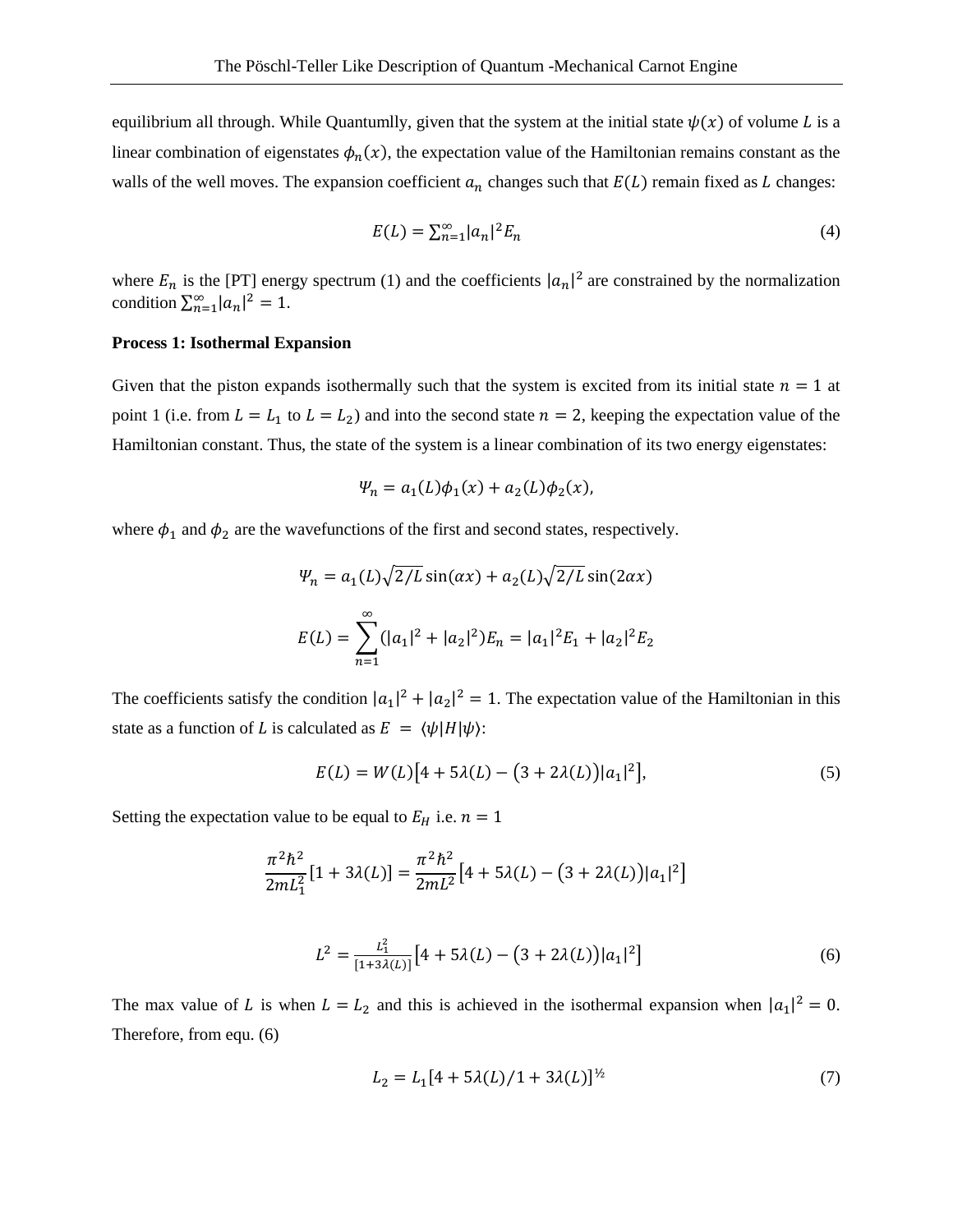The pressure during the isothermal expansion is:

$$
P(L) = \sum_{n=1}^{\infty} (|a_1|^2 + |a_2|^2) P_n = |a_1|^2 P_1 + |a_2|^2 P_2
$$
  

$$
P_1(L) = (2W(L)/L)[4 + 5\lambda(L)\{1 - \mu(L)\} - (3 + 2\lambda(L)\{1 - \mu(L)\})|a_1|^2]
$$

Considering the value  $\mu(L)$  to be negligible;

$$
P_1(L) = (2W(L)/L)[4 + 5\lambda(L) - (3 + 2\lambda(L))|a_1|^2]
$$
\n(8)

Substituting (7) into (8);

$$
[4 + 5\lambda(L) - (3 + 2\lambda(L))|a_1|^2] = \frac{L^2}{L_1^2} [1 + 3\lambda]
$$

Therefore;

$$
P_1(L) = \frac{\pi^2 \hbar^2}{m L L_1^2} [1 + 3\lambda]
$$
\n(9)

The product  $LP_1(L) = constant$ . This is an exact quantum analogue of a classical *equation of state*.

### **Process 2: Adiabatic Expansion**

Next, the system expands adiabatically from  $L = L_2$  until  $L = L_3$ . During this expansion, the system remains in the second state  $n = 2$  as no external energy comes into the system and the change in the internal energy equals to the work performed by the walls of the well. The expectation value of the Hamiltonian is:

$$
E_L = \frac{\pi^2 \hbar^2}{2mL_3^2} [4 + 5\lambda(L)]
$$
  

$$
E_C = 2W(L)[4 + 5\lambda(L)]
$$
 (10)

The pressure  $P$  as a function of  $L$  is:

$$
P_2 = \frac{2W(L)}{L} [4 + 5\lambda(L)\{1 - \mu(L)\}]
$$
\n(11)

The product  $L^3P_2(L)$  in (11) is a constant and it is considered as the quantum analogue of the classical *adiabatic process*.

#### **Process 3: Isothermal Compression**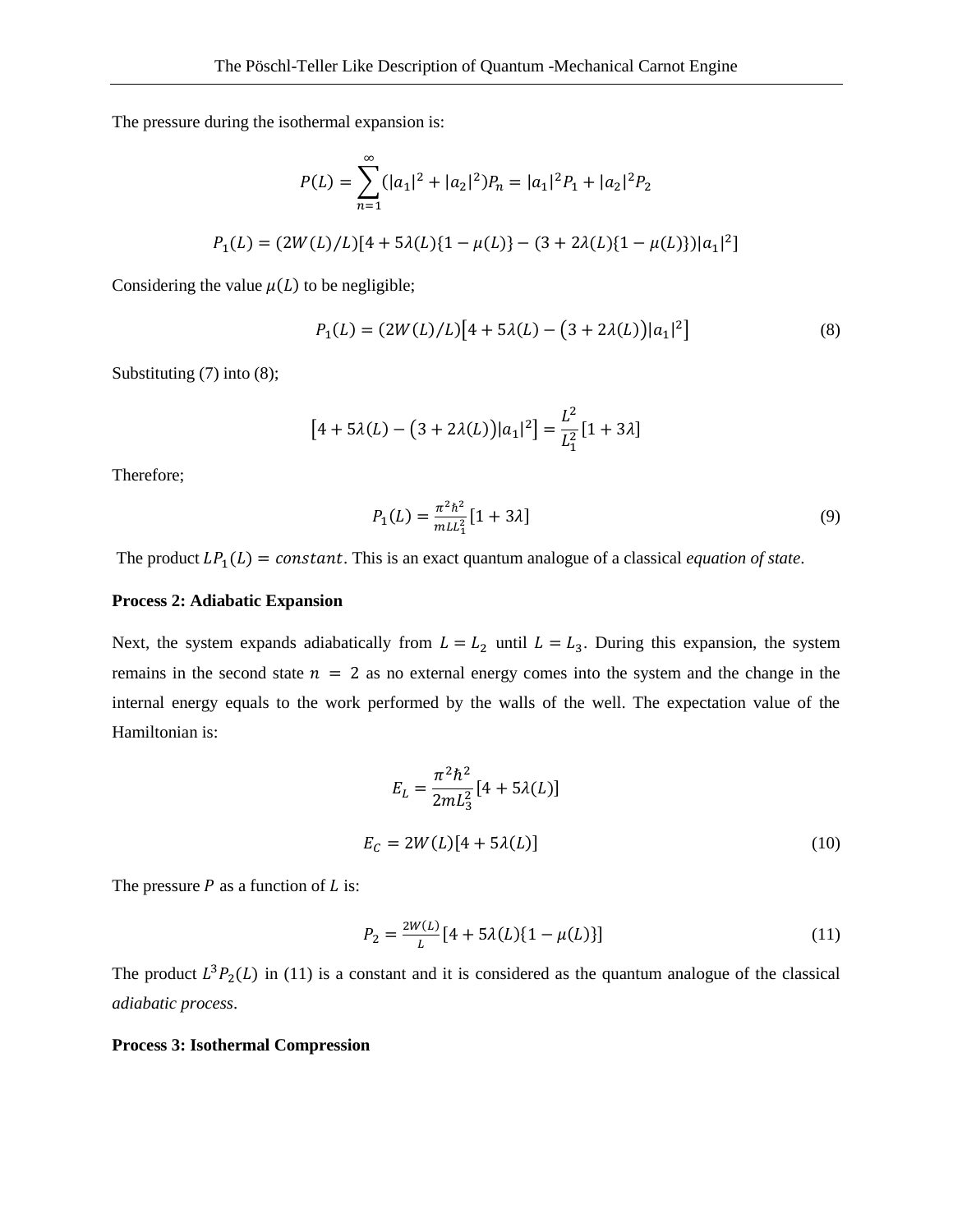The system is in the second state  $n = 2$  at point 3 and it compresses Isothermally to the initial (ground) state  $n = 1$  (i.e. from  $L = L_3$  until  $L = L_4$ ) as the expectation value of the Hamiltonian remains constant. Thus, the state of the system is a linear combination of its two energy eigenstates.

$$
\Psi_n = b_1(L)\phi_1(x) + b_2(L)\phi_2(x)
$$

where  $\phi_1$  and  $\phi_2$  are the wave functions of the first and second states respectively

$$
\Psi_n = b_1(L)\sqrt{2/L}\sin(\alpha x) + b_2(L)\sqrt{2/L}\sin(2\alpha x)
$$

$$
E(L) = \sum_{n=1}^{\infty} (|b_1|^2 + |b_2|^2)E_n = |b_1|^2 E_1 + |b_2|^2 E_2
$$

The coefficients satisfy the condition  $|b_1|^2 + |b_2|^2 = 1$ . The expectation value of the Hamiltonian in this state as a function of *L* is calculated by means of  $E = \langle \psi | H | \psi \rangle$ , which result in:

$$
E(L) = W(L)[1 + 3\lambda(L) + (3 + 2\lambda(L))|b_2|^2]
$$
\n(12)

Setting the expectation value to be equal to  $E_L$  i.e.  $n = 2$ 

$$
\frac{\pi^2 \hbar^2}{2mL_3^2} [4 + 5\lambda(L)] = \frac{\pi^2 \hbar^2}{2mL^2} [1 + 3\lambda(L) + (3 + 2\lambda(L))|b_2|^2]
$$
  

$$
L^2 = \frac{L_3^2}{[4 + 5\lambda(L)]} [1 + 3\lambda(L) + (3 + 2\lambda(L))|b_2|^2]
$$
(13)

The max value of L is when  $L = L_4$  and this is achieved in the isothermal expansion when  $|b_2|^2 = 0$ . Therefore, from equ. (13)

$$
L_4 = L_3[1 + 3\lambda(L)/4 + 5\lambda(L)]^{1/2}
$$
 (14)

The pressure during the isothermal compression is:

$$
P_3(L) = \frac{\pi^2 \hbar^2}{m L L_3^2} [4 + 5\lambda]
$$
 (15)

The product  $LP_3(L) = constant$ . This is an exact quantum analogue of a classical *equation of state*.

#### **Process 4: Adiabatic Compression**

The system returns to the initial state  $n = 1$  at point 4 as it compresses adiabatically (i.e. from  $L = L<sub>4</sub>$  until  $L = L<sub>1</sub>$ ). The expectation of the Hamiltonian is given by:

$$
E_H = 2W(L)[1 + 3\lambda(L)]
$$
 (16)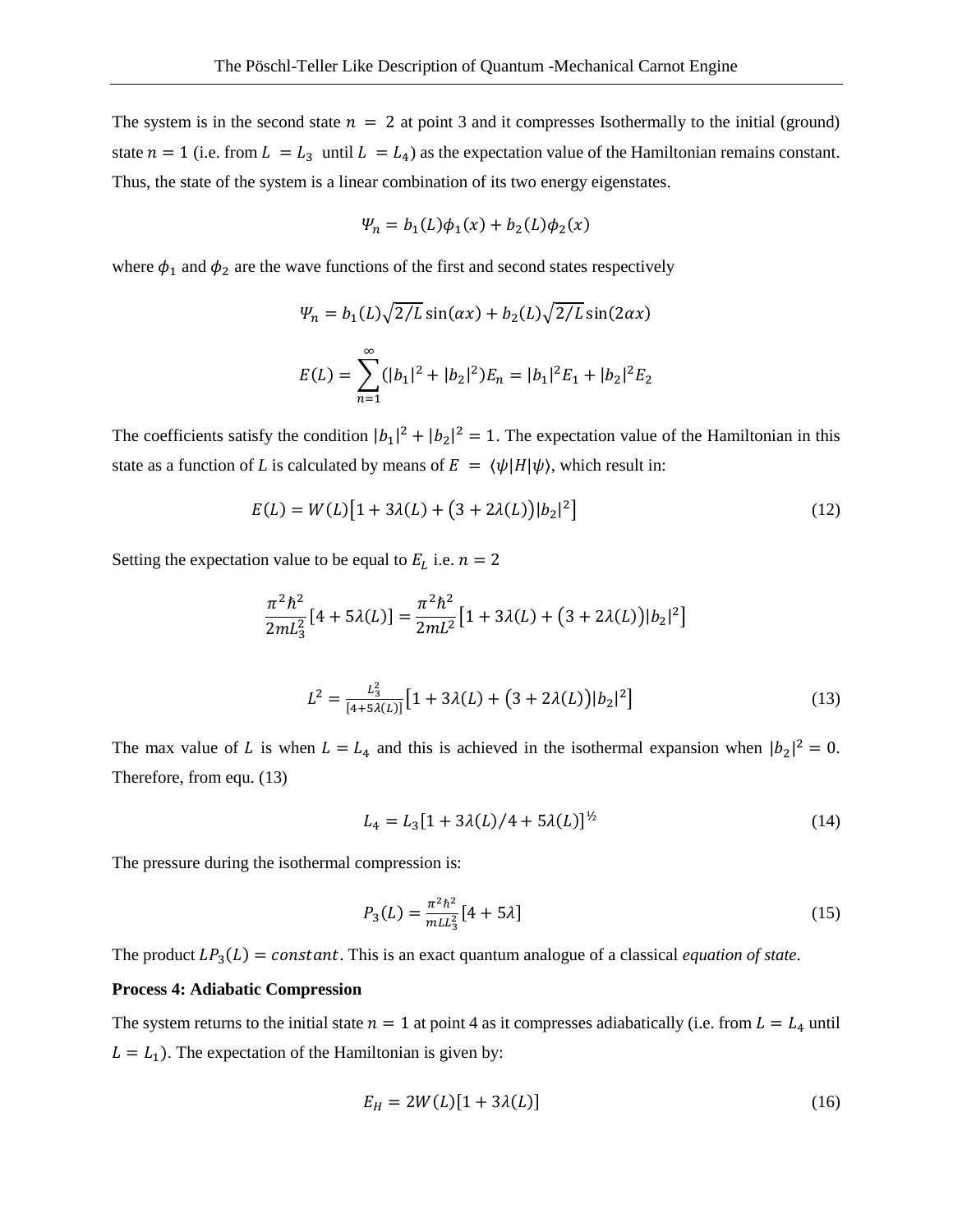and the pressure applied to the potential well's wall  $P$  as a function of  $L$  is:

$$
P_4(L) = \frac{2W(L)}{L} [1 + 3\lambda(L)\{1 - \mu(L)\}] \equiv P_1(L) \tag{17}
$$

The work  $W$  performed by the quantum heat engine during one closed cycle, along the four processes described above is the area of the closed loops represented in the *Fig.1*. By using eqs. (9), (11), (15) and (17) one obtains

$$
W = W_{12} + W_{23} + W_{34} + W_{41}
$$

$$
W = \int_{L_1}^{L_2} P_1 dL + \int_{L_2}^{L_3} P_2(L) dL + \int_{L_3}^{L_4} P_3 dL + \int_{L_4}^{L_1} P_4(L) dL
$$

Recall that;

$$
L_2 = L_1[4 + 5\lambda(L)/1 + 3\lambda(L)]^{1/2}
$$
  

$$
L_4 = L_3[1 + 3\lambda(L)/4 + 5\lambda(L)]^{1/2}
$$

Therefore;

$$
W = \int_{L_1}^{L_1[4+5\lambda(L)/1+3\lambda(L)]^{1/2}} \frac{\pi^2 \hbar^2}{mL L_1^2} [1+3\lambda] dL + \int_{L_1[4+5\lambda(L)/1+3\lambda(L)]^{1/2}}^{L_3} \frac{\pi^2 \hbar^2}{mL^3} [4+5\lambda(L)\{1-\mu(L)\}] dL
$$
  
+ 
$$
\int_{L_3}^{L_3[1+3\lambda(L)/4+5\lambda(L)]^{1/2}} \frac{\pi^2 \hbar^2}{mL L_3^2} [4+5\lambda] dL + \int_{L_3[1+3\lambda(L)/4+5\lambda(L)]^{1/2}}^{L_1} \frac{\pi^2 \hbar^2}{mL^3} [1+3\lambda(L)\{1-\mu(L)\}] dL
$$
  

$$
W = \frac{\pi^2 \hbar^2}{mL_1^2} \Big[ \frac{[1+3\lambda]^{3/2}}{[4+5\lambda]^{1/2}} - [1+3\lambda]^{1/2} [4+5\lambda]^{1/2} \Big] - \frac{\pi^2 \hbar^2}{mL_3^2} \Big[ \frac{[4+5\lambda]^{3/2}}{[1+3\lambda]^{1/2}} - [1+3\lambda]^{1/2} [4+5\lambda]^{1/2} \Big]
$$
(18)

The efficiency of the heat engine is defined to be:

$$
\eta = \frac{w}{\varrho_H} \tag{19}
$$

given that  $Q_H$  is the quantity of heat in the hot reservoir and W is the work performed by the classical heat engine. Where  $Q_H$  is the heat engine absorbed by the potential well during the isothermal expansion in quantum engine:

$$
Q_H = \frac{\pi^2 \hbar^2}{m L_1^2} \left[ \frac{\left[1 + 3\lambda\right]^3 / 2}{\left[4 + 5\lambda\right]^{1/2}} - \left[1 + 3\lambda\right] \right] \tag{20}
$$

Therefore, the efficiency  $\eta$  of a quantum heat engine can be defined using (20) as: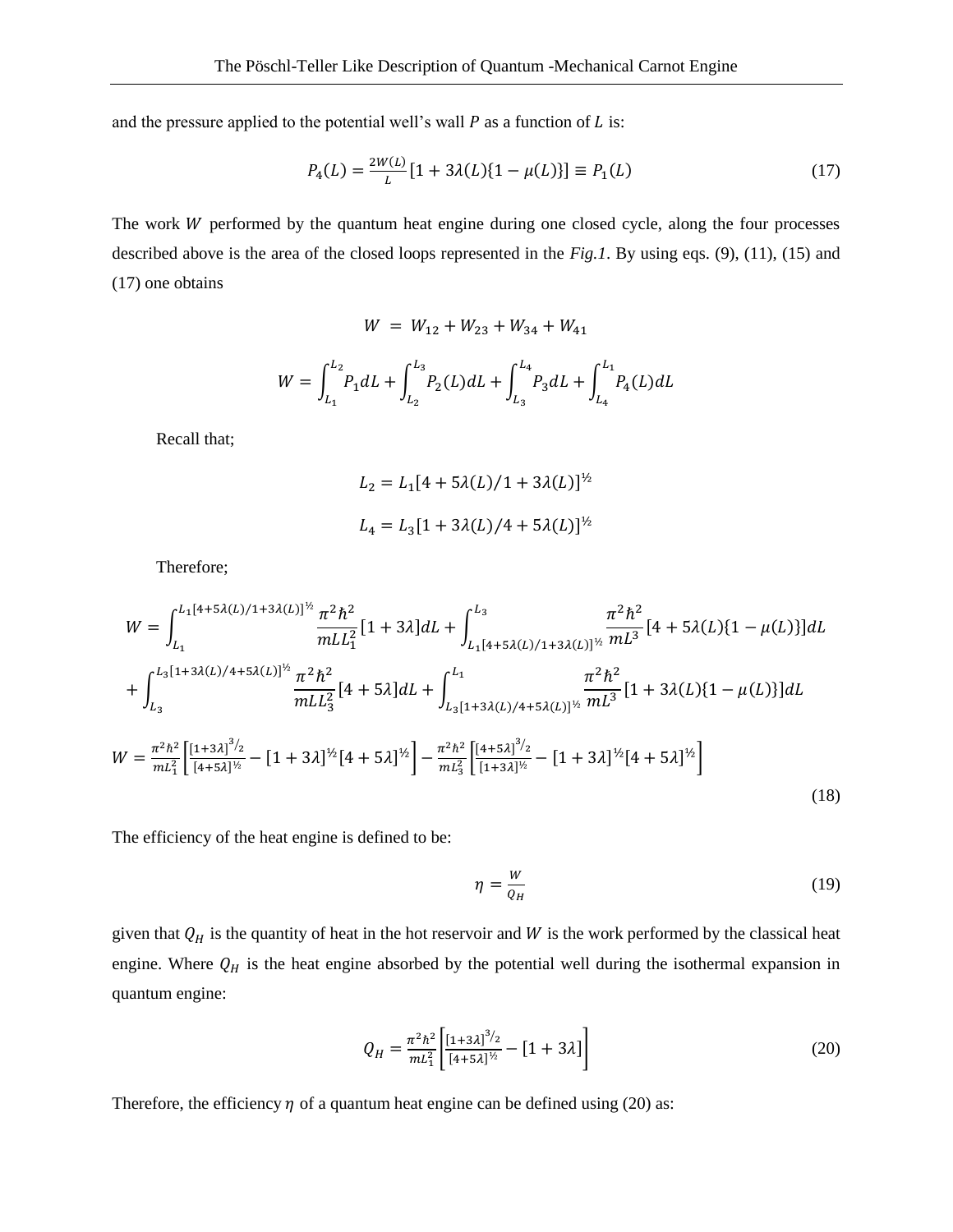$$
\eta = 1 - \frac{L_1^2}{L_3^2} \left[ \frac{4+5\lambda}{1+3\lambda} \right] \tag{21}
$$

Substituting the Eqs.  $(12)$  and  $(19)$  into  $(21)$ , the efficiency can be written as:

$$
\eta = 1 - \frac{E_C}{E_H}.\tag{22}
$$

Note that this efficiency is analogous to that of a classical thermodynamic Carnot cycle

### **3. OUR RESULT**

In order to validate our result, the derived efficiency in equation (21) needs to be compared with earlier works of *Bender et al* [19] and *Abe* [26] who examined the Carnot engine as a quantum particle in a potential well i.e. free particle [FP] in the box model and Harmonic Oscillator [HO] model respectively[27].

In the free particle [FP] in the box model,  $(\lambda(L) \cong 0)$  at the limit [1,27]. Therefore, the efficiency reduces to:

$$
\eta = 1 - \left(2 \frac{L_1}{L_3}\right)^2 \tag{23}
$$

while in the Harmonic Oscillator [HO] model,  $(\lambda(L) \rightarrow 1)$  at the limit, we obtained:

$$
\eta = 1 - \left(\frac{3}{2} \frac{L_1}{L_3}\right)^2 \tag{24}
$$

After inserting the necessary conditions, the derived efficiency for the free particle [FP] in the box and Harmonic Oscillator [HO] model is exactly the same as in [19] and [26] respectively which is analogous to classical Carnot cycle.

### **CONCLUSION**

In this work, we showed that the Pöschl-Teller [PT] oscillator can be used as a working fluid in a quantum engine, we showed that it's possible to construct equations that are analogous to classical adiabatic and isothermal process using the Pöschl-Teller [PT] model. We found that the efficiency obtained in this work agrees with those of earlier studies and it is analogous to the well-known efficiency from classical thermodynamics.

#### **REFERENCES**

- [1] Y.G. Rudoy, E.O. Oladimeji, Pressure Operator for the Pöeschl-Teller Oscillator, Rudn J. Math. Inf. Sci. Phys. 25 (2017) 276–282. https://doi.org/10.22363/2312-9735-2017-25-3-276-282.
- [2] Y.G. Rudoy, E.O. Oladimeji, About one interesting and important model in quantum mechanics I. Dynamic decription, Phys. High. Educ. 23 (2017) 20–32. http://arxiv.org/abs/1906.02274.
- [3] Y.G. Rudoy, E.O. Oladimeji, About One Interesting and Important Model in Quantum Mechanics II. Thermodynamic Description, Phys. High. Educ. 23 (2017) 11–23. http://arxiv.org/abs/1904.09830.
- [4] E.O. Oladimeji, The efficiency of quantum engines using the Pöschl Teller like oscillator model, Phys. E Low-Dimensional Syst. Nanostructures. 111 (2019) 113–117. https://doi.org/10.1016/j.physe.2019.03.002.
- [5] H.E.D. Scovil, E.O. Schulz-DuBois, Three-Level Masers as Heat Engines, Phys. Rev. Lett. 2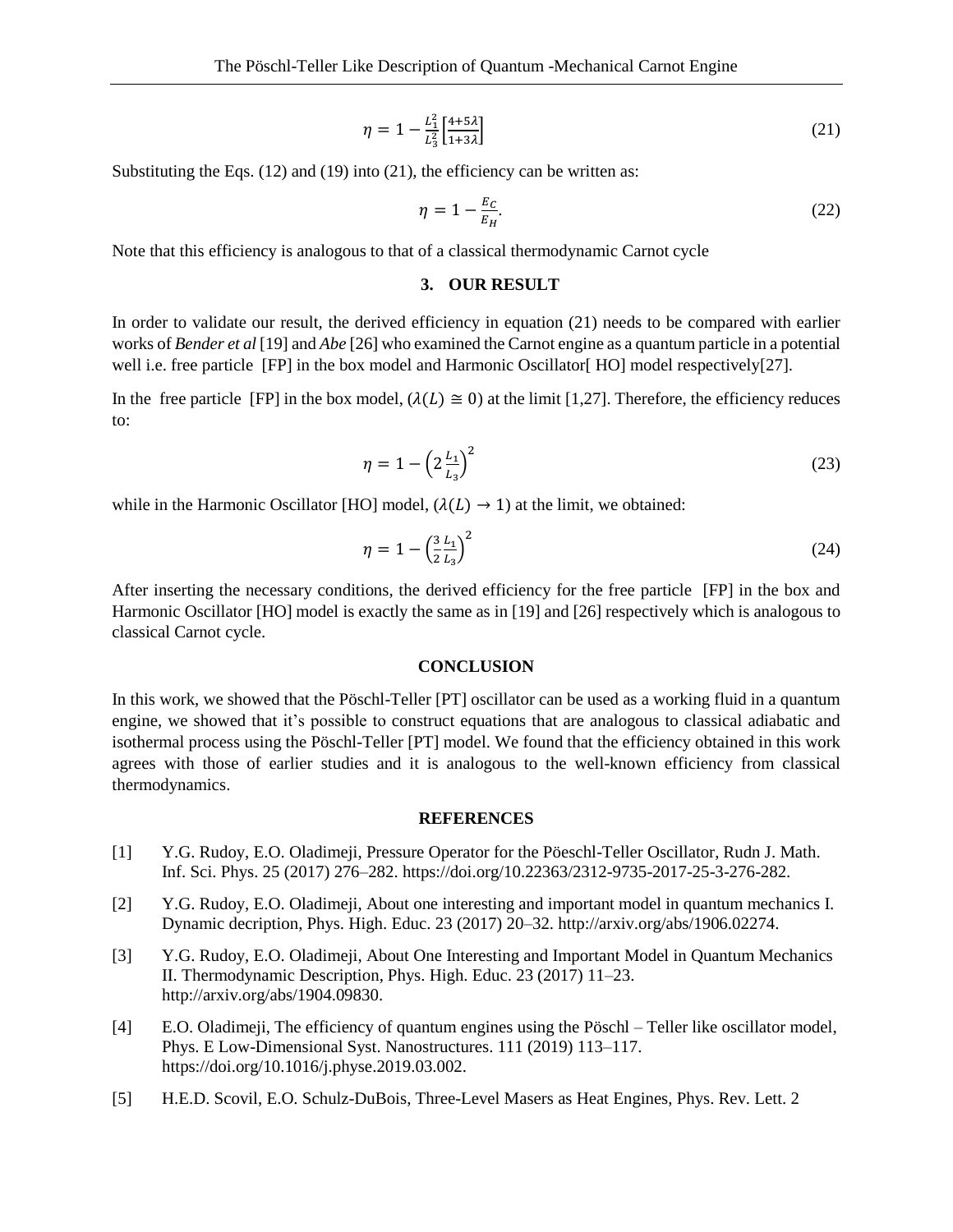(1959) 262–263. https://doi.org/10.1103/PhysRevLett.2.262.

- [6] R. Kosloff, A quantum mechanical open system as a model of a heat engine, J. Chem. Phys. 80 (1984) 1625–1631. https://doi.org/10.1063/1.446862.
- [7] T. Feldmann, E. Geva, R. Kosloff, P. Salamon, Heat engines in finite time governed by master equations, Am. J. Phys. 64 (1996) 485. https://doi.org/10.1119/1.18197.
- [8] E. Geva, R. Kosloff, A quantum-mechanical heat engine operating in finite time. a model consisting of spin-1/2 systems as the working fluid, J. Chem. Phys. 96 (1992) 3054–3067. https://doi.org/10.1063/1.461951.
- [9] A. Sisman, H. Saygin, On the power cycles working with ideal quantum gases: I. The Ericsson cycle, J. Phys. D. Appl. Phys. 32 (1999) 664–670. https://doi.org/10.1088/0022-3727/32/6/011.
- [10] T. Feldmann, R. Kosloff, Performance of discrete heat engines and heat pumps in finite time, Phys. Rev. E. 61 (2000) 4774–4790. https://doi.org/10.1103/physreve.61.4774.
- [11] T. Feldmann, R. Kosloff, Quantum four-stroke heat engine: Thermodynamic observables in a model with intrinsic friction, Phys. Rev. E - Stat. Physics, Plasmas, Fluids, Relat. Interdiscip. Top. 68 (2003) 18. https://doi.org/10.1103/physreve.68.016101.
- [12] T. Feldmann, R. Kosloff, Characteristics of the limit cycle of a reciprocating quantum heat engine, Phys. Rev. E - Stat. Physics, Plasmas, Fluids, Relat. Interdiscip. Top. 70 (2004) 13. https://doi.org/10.1103/physreve.70.046110.
- [13] R.U. and R. Kosloff, The multilevel four-stroke swap engine and its environment, New J. Phys. 16 (2014) 95003. http://stacks.iop.org/1367-2630/16/i=9/a=095003.
- [14] A.S.L.M. and A.J.S. and P. Kammerlander, A.J. Short, Philipp, Clock-driven quantum thermal engines, New J. Phys. 17 (2015) 45027. http://stacks.iop.org/1367-2630/17/i=4/a=045027.
- [15] M.B. and A.X. and A.F. and G.D.C. and N.K. and M. Paternostro, A. Xuereb, A. Ferraro, G. De Chiara, N. Kiesel, M, Out-of-equilibrium thermodynamics of quantum optomechanical systems, New J. Phys. 17 (2015) 35016. http://stacks.iop.org/1367-2630/17/i=3/a=035016.
- [16] H.T. Quan, Y.X. Liu, C.P. Sun, F. Nori, Quantum thermodynamic cycles and quantum heat engines, Phys. Rev. E. 76 (2007) 31105. https://doi.org/10.1103/PhysRevE.76.031105.
- [17] J. He, X. He, W. Tang, The performance characteristics of an irreversible quantum Otto harmonic refrigeration cycle, Sci. China, Ser. G Physics, Mech. Astron. (2009). https://doi.org/10.1007/s11433-009-0169-z.
- [18] C.L. Chen, C.E. Ho, H.T. Yau, Performance analysis and optimization of a solar powered stirling engine with heat transfer considerations, Energies. 5 (2012) 3573–3585. https://doi.org/10.3390/en5093573.
- [19] C.M. Bender, D.C. Brody, B.K. Meister, Quantum mechanical Carnot engine, J. Phys. A. Math. Gen. 33 (2000) 4427–4436. https://doi.org/10.1088/0305-4470/33/24/302.
- [20] L. Guzmán-Vargas, Efficiency of simple quantum engines: The Joule-Brayton and Otto cycles, Phys. Rev. E - Stat. Nonlinear, Soft Matter Phys. 643 (2003) 291–296. https://doi.org/10.1063/1.1523819.
- [21] M.O. Scully, Extracting Work from a Single Heat Bath via Vanishing Quantum Coherence II: Microscopic Model, in: AIP Publishing, 2003: pp. 83–91. https://doi.org/10.1063/1.1523786.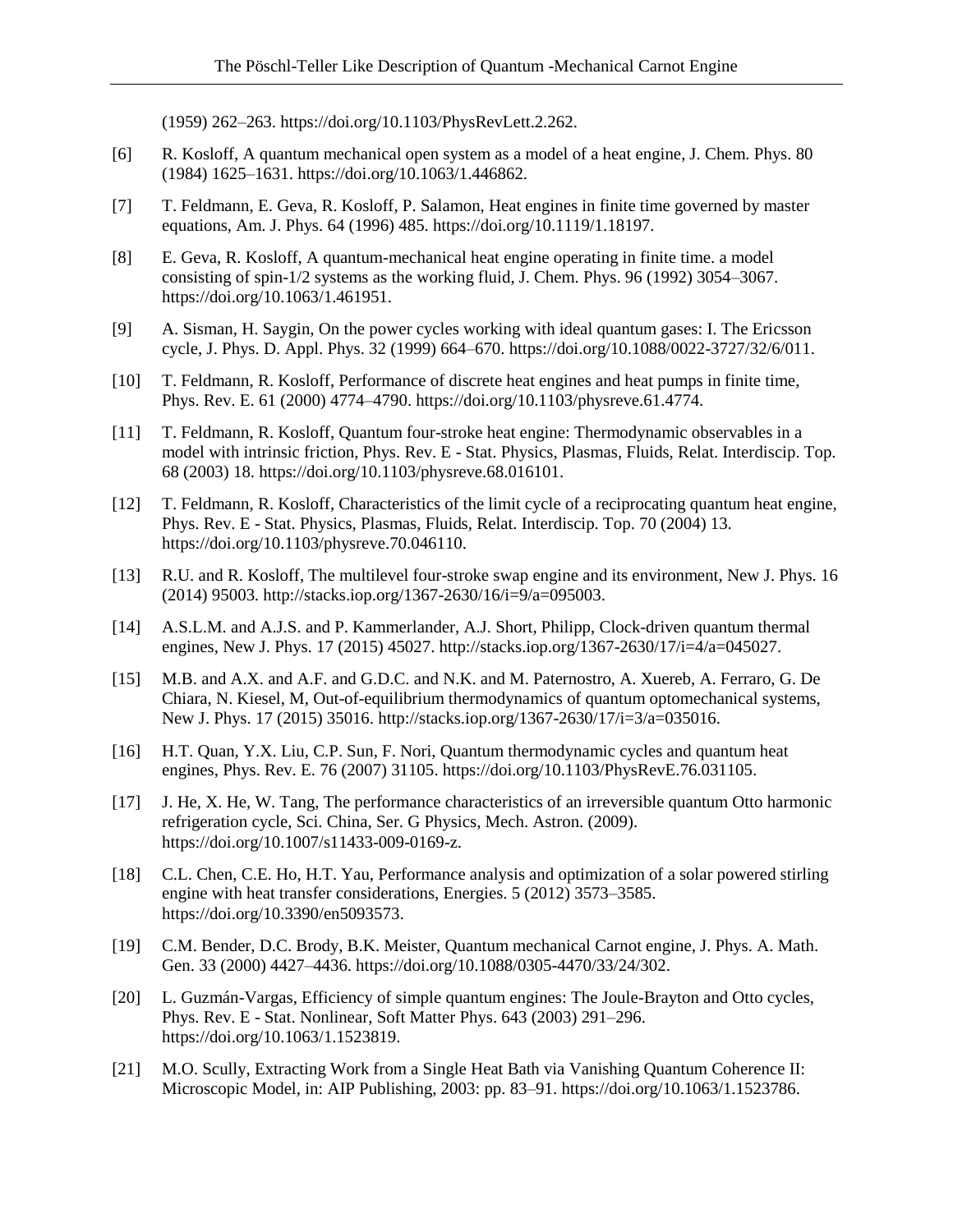- [22] H.T. Quan, P. Zhang, C.P. Sun, Quantum-classical transition of photon-Carnot engine induced by quantum decoherence, Phys. Rev. E. 73 (2006) 036122. https://doi.org/10.1103/PhysRevE.73.036122.
- [23] M.J. Henrich, G. Mahler, M. Michel, Driven spin systems as quantum thermodynamic machines: Fundamental limits, Phys. Rev. E. 75 (2007) 051118. https://doi.org/10.1103/PhysRevE.75.051118.
- [24] R. Tah, Simulating a Quantum Harmonic Oscillator by introducing it to a Bosonic System, 2020. https://doi.org/10.35543/osf.io/xh8wf.
- [25] R. Kosloff, Y. Rezek, The Quantum Harmonic Otto Cycle, Entropy. 19 (2017) 1–36. https://doi.org/10.3390/e19040136.
- [26] S. Abe, General Formula for the Efficiency of Quantum-Mechanical Analog of the Carnot Engine, Entropy. 15 (2013) 1408–1415. https://doi.org/10.3390/e15041408.
- [27] S.-H.H. Dong, Factorization Method in Quantum Mechanics, 1st ed., Springer, Dordrecht, 2007. https://doi.org/10.1007/978-1-4020-5796-0.
- [28] R. Kosloff, A. Levy, Quantum heat engines and refrigerators: Continuous devices, Annu. Rev. Phys. Chem. 65 (2013) 365–393. https://doi.org/10.1146/annurev-physchem-040513-103724.
- [29] M.D. Lechner, Einführung in die Quantenchemie. Von H. Hellmann. 350 S.,43 Abb., 35 Tab. Franz Deuticke, Leipzig u. Wien 1937. Pr. geh. RM. 20,-. geb. RM. 22,-, Franz Deuticke, 2007. https://doi.org/10.1002/ange.19410541109.
- [30] R.P. Feynman, Forces in molecules, Phys. Rev. 56 (1939) 340–343. https://doi.org/10.1103/PhysRev.56.340.
- [31] G. Pöschl, E. Teller, Bemerkungen zur Quantenmechanik des anharmonischen Oszillators, Zeitschrift für Phys. 83 (1933) 143–151. https://doi.org/10.1007/BF01331132.
- [32] S. Raghavan, a. Bishop, V. Kenkre, Quantum versus semiclassical description of self-trapping: Anharmonic effects, Phys. Rev. B. 59 (1999) 9929–9932. https://doi.org/10.1103/PhysRevB.59.9929.